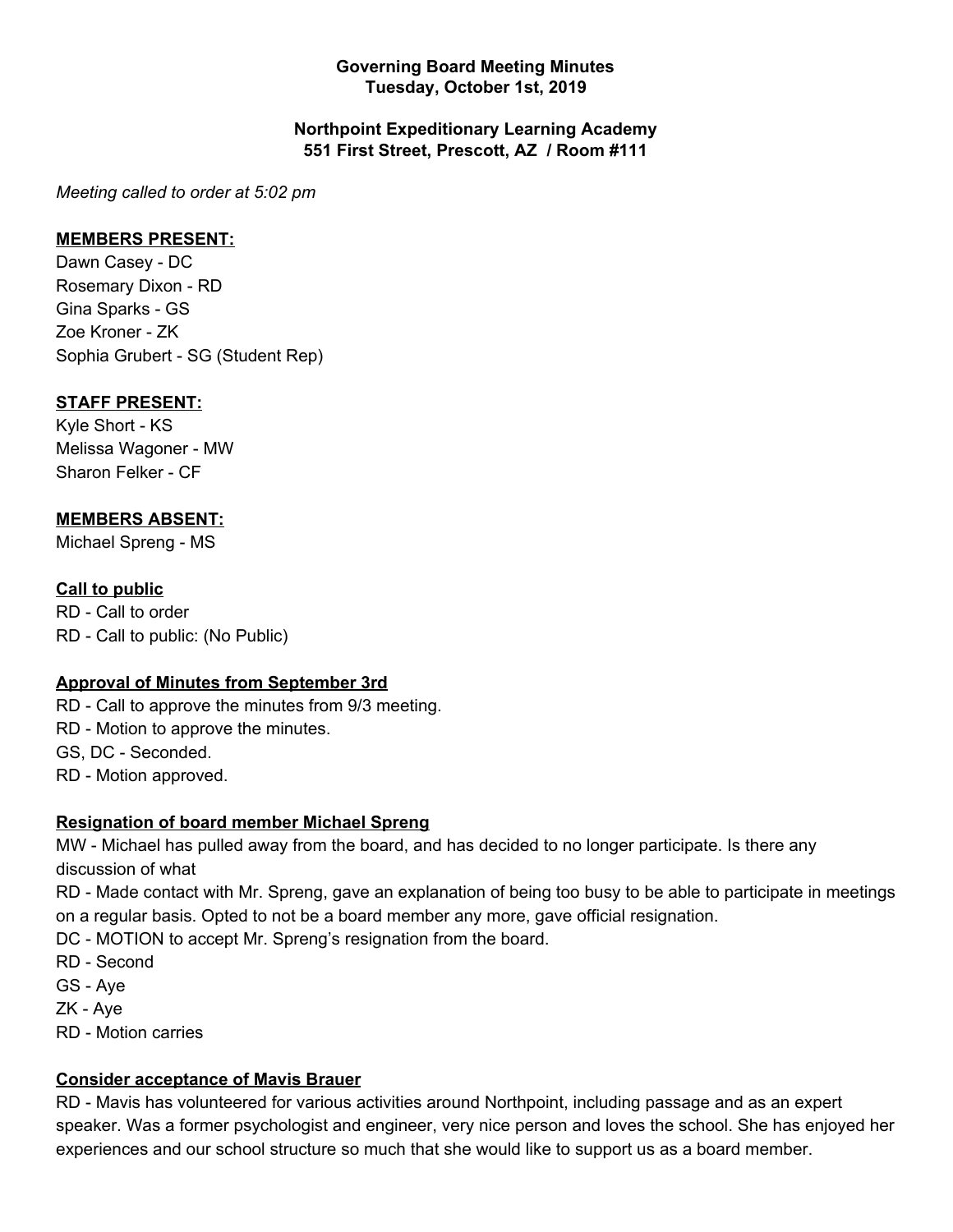RD - MOTION to approve Mavis Brauer

DC - Seconded

ZK - Aye

GS - Aye

RD - Motion carries

### **AFR - Review and approve**

MW - AFR is the annual financial report, SF has been working on it quite a bit. It is finalized

RD - Do you feel comfortable with the state of the school's finances?

MW - This report is from last year, but feels comfortable with the state of our finances.

MW - Our budget is about \$1.9 million, please look over the report if you haven't so we can sign it and send it in to the state to prove that it has been approved. All of the documents will be posted publicly on our website.

GS - Move to approve all signatures on the AFR

ZK - Seconded

RD - Aye

DC - Aye

RD - Motion passes

# **Informational Report - School Update**

MW - We are at 198 enrollment, our highest was 205 but some of those students didn't withdrawal until several weeks into the school year. The system is inefficient at the beginning but we are leveling out with our numbers, holding solid. We still have a wait list for 8th grade, but won't be accepting new students until next semester.

The only exception is for successful students who are moving from out of state or county.

GS - How long is the wait list for 8th grade?

MW - We have about four students waiting, but they may not stay on if we won't accept them into a full class at this point in the year. There have been some special cases that we have tried to accept

MW - Senior Class did their cap and gown photos, it was a great turnout. We have 34 seniors this year,

hopefully they will all stay with us this year and we fit on the stage at graduation.

MW - Junior class is our lowest enrolled class, only 29 students but they are having a lot of success.

MW - 8th grade had a lot of CCV's at the beginning of the year and some consistent behavior challenges for the teachers. There has been some positive development, and some anecdotal evidence that some students are changing for the better.

RD - Isn't it developmentally normal for 8th graders to be acting out?

MW - Yes it is, but we also have some challenging students that have really been acting out. Staff has been holding the line and really working with the students to make a positive change. No one is giving up, and we are confident that we will continue to see positive changes.

GS - The communication between middle school staff and administration has been wonderful, seems to be a very effective way to move forward.

RD - How is Regina Wucinich doing as the middle school manager?

MW - Regina is a hard worker, and has been a strong leader but still asks for support when needed. She is the good cop to my bad cop,

MW - We are hosting a Save our Schools town hall meeting in our cafeteria. This will be on Saturday, 9/6/19 MW - Wrote a grant for expanding counseling services, was going to be done by the county but they pulled out of the group funding. Our individual grant has quality data that demonstrates our need for this type of support. 3.5 year grant for someone like Beth Dunn (Hopefully Beth herself)

Our IEP students really need this support by law, and some of our other students just really need the emotional support. Our suicide rate is 3 times higher in yavapai then the county

RD - Do parents need to give permission for her to see her